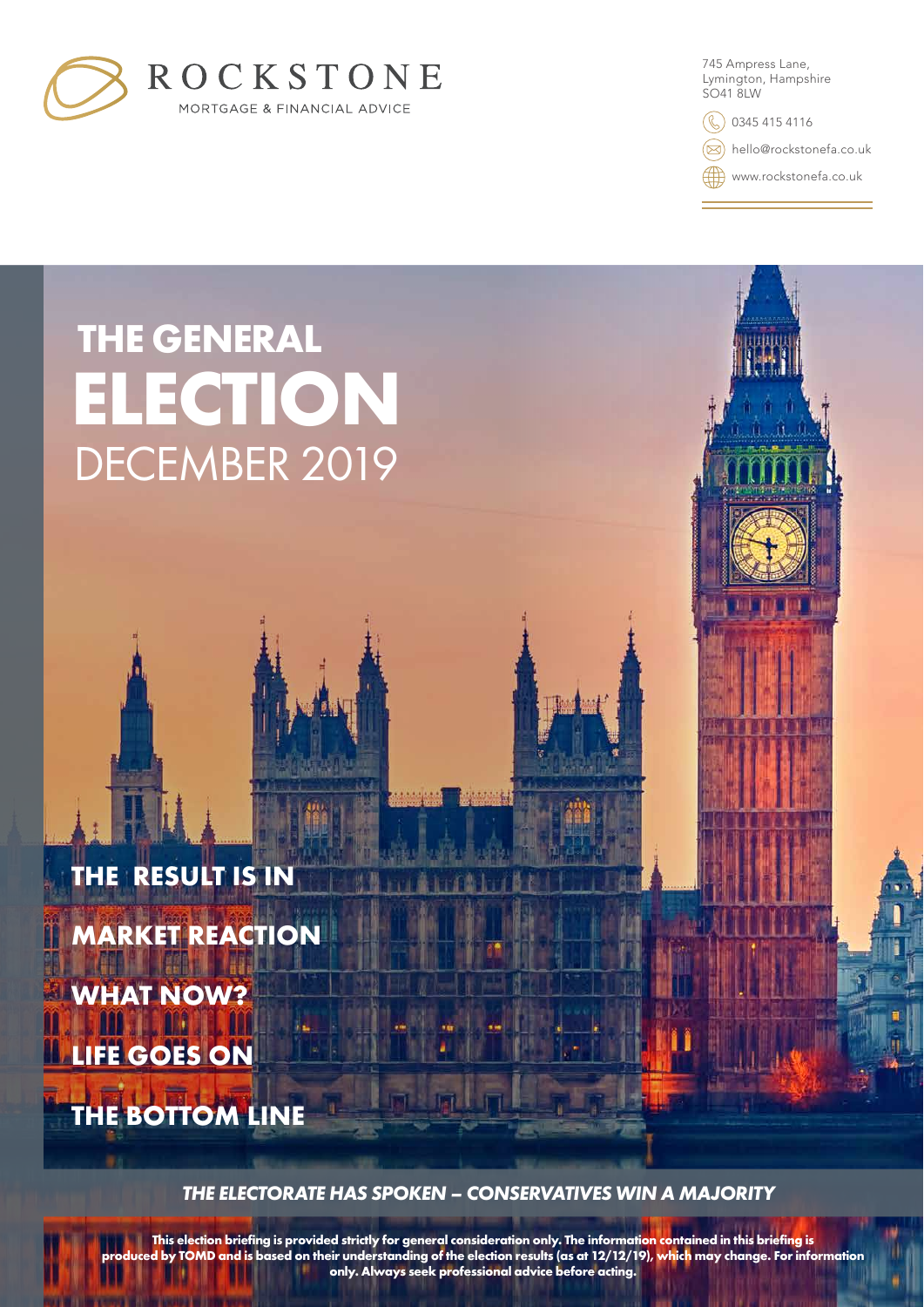## **The General Election**

December 2019

#### THE RESULT IS IN

#### Following six weeks of intense campaigning, the result is in. The electorate has delivered its verdict.

In Britain's first December general election in nearly 100 years, the Conservative Party has won a very comfortable majority, soaring past the magic 326 seat mark in the early hours of Friday morning. With the Conservatives now occupying 364 seats with just one left to declare at the time of writing, Boris Johnson's gamble certainly appears to have paid off – it's the party's best election performance since the 1980s. The Prime Minister said the result marked a *"new dawn"* for the UK and that he would work *"night and day"* to repay the trust of the electorate.

Despite the inclement December weather, millions of voters made their way to the polling stations on Thursday to have their say; even so, it was a disappointing night for some. Labour sustained huge losses in the party's worst election performance since 1935, causing Jeremy Corbyn to announce that he will not be fighting another general election as Labour leader. Meanwhile, Liberal Democrat leader Jo Swinson resigned after losing her seat to the Scottish National Party's Amy Callaghan – albeit by just 149 votes.

In fact, it was a very good night for the SNP, which made significant gains across Scotland and won an additional 13 seats, bringing the party's total to 48. Speaking about the results, First Minister Nicola Sturgeon said the huge support for her party had sent a *"clear message"* on the prospect of a second independence referendum.

Early indications suggest that voter turnout was down on 2017, at 66.71% against 68.7% at the previous general election.

#### MARKET REACTION

In the run up to the election, the markets had a few jitters, with investor sentiment reactive to various polls and surveys. On election day, both currency and equity traders started the session cautiously, but were later boosted by hopes of progress in the US-China trade deal. On the afternoon of the election, the FTSE 100 closed up 57.22 points at 7,273.47; the FTSE 250 closed up 145.92 points at 20,793.03.

**THE PRIME MINISTER SAID THE RESULT MARKED A**  *"NEW DAWN"* **FOR THE UK AND THAT HE WOULD WORK**  *"NIGHT AND DAY"* **TO REPAY THE TRUST OF THE ELECTORATE.**



On election day, sterling ticked up to touch the highest level against the dollar since March as traders bet the ruling Conservative Party would secure a majority, trading at around \$1.31. Following the results, sterling traded even higher on 13 December. The pound surged against the dollar to initially trade at around \$1.34, its highest level since May last year, on the hope a majority would remove the Brexit uncertainty that has reigned since the referendum. Sterling also jumped to a three and a half year high against the euro.

As the markets opened following the results on 13 December, the FTSE 100 and the domestically focused FTSE 250 experienced strong gains. Clarity is now needed on the future relationship between the UK and the EU.

#### WHAT NOW?

What next then for the Prime Minister? Well, firstly, his visit to Buckingham Palace and the traditional speech outside No. 10. Next? His overwhelming priority is, he says, to take the UK out of the EU next month *"no ifs, no buts"*.

Parliament is set to resume on 16 December and the Queen's Speech is scheduled for 19 December. This will enable Boris Johnson to push through his Brexit bill as soon as possible. The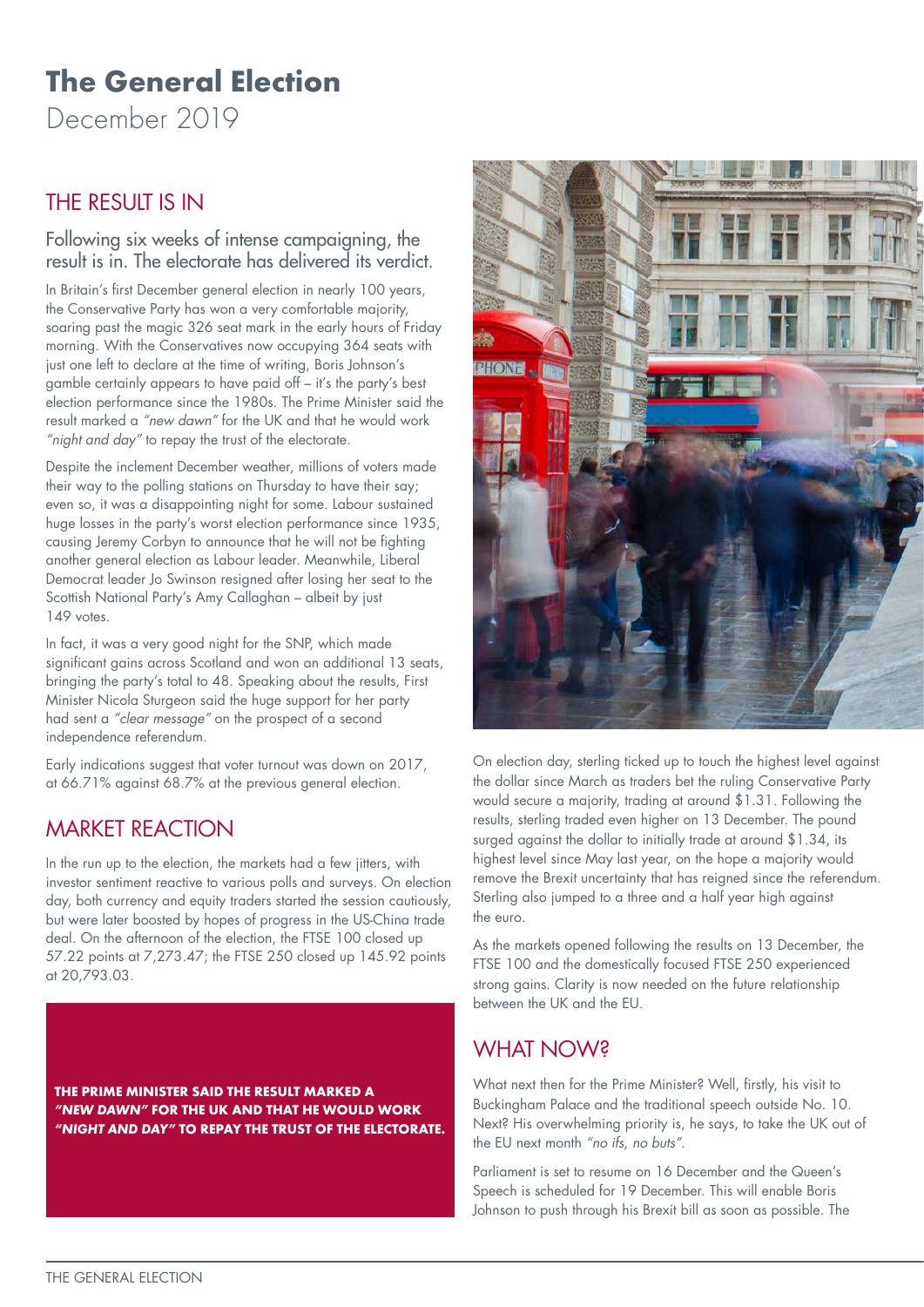

state opening of Parliament will take place with reduced ceremonial elements, due to its close proximity to Christmas.

A Budget is likely to follow early in the New Year.

#### LIFE GOES ON

Major events such as this always have an effect on markets. It can be challenging to look through the political noise; however, it is essential to consider longer-term timescales instead of focusing too intently on short-term events. It's always important to maintain investment focus to navigate any challenges ahead.

Financial advice is key. Please don't hesitate to get in touch with any questions or concerns you may have. We are here to help.

### THE BOTTOM LINE

Whichever way you voted on 12 December, the country has acted decisively to provide a comfortable majority and, under Boris Johnson's leadership, we will be led into the New Year with a clear mandate to *"get Brexit done"*. Whether you voted remain or leave, it is clear the Conservative government will strive to achieve Brexit in order to keep their key campaign pledge. The clock is ticking – the 31 January Brexit deadline is on the horizon.

**WHICHEVER WAY YOU VOTED ON 12 DECEMBER, THE COUNTRY HAS ACTED DECISIVELY TO PROVIDE A COMFORTABLE MAJORITY AND, UNDER BORIS JOHNSON'S LEADERSHIP, WE WILL BE LED INTO THE NEW YEAR WITH A CLEAR MANDATE TO** *"GET BREXIT DONE"***.**